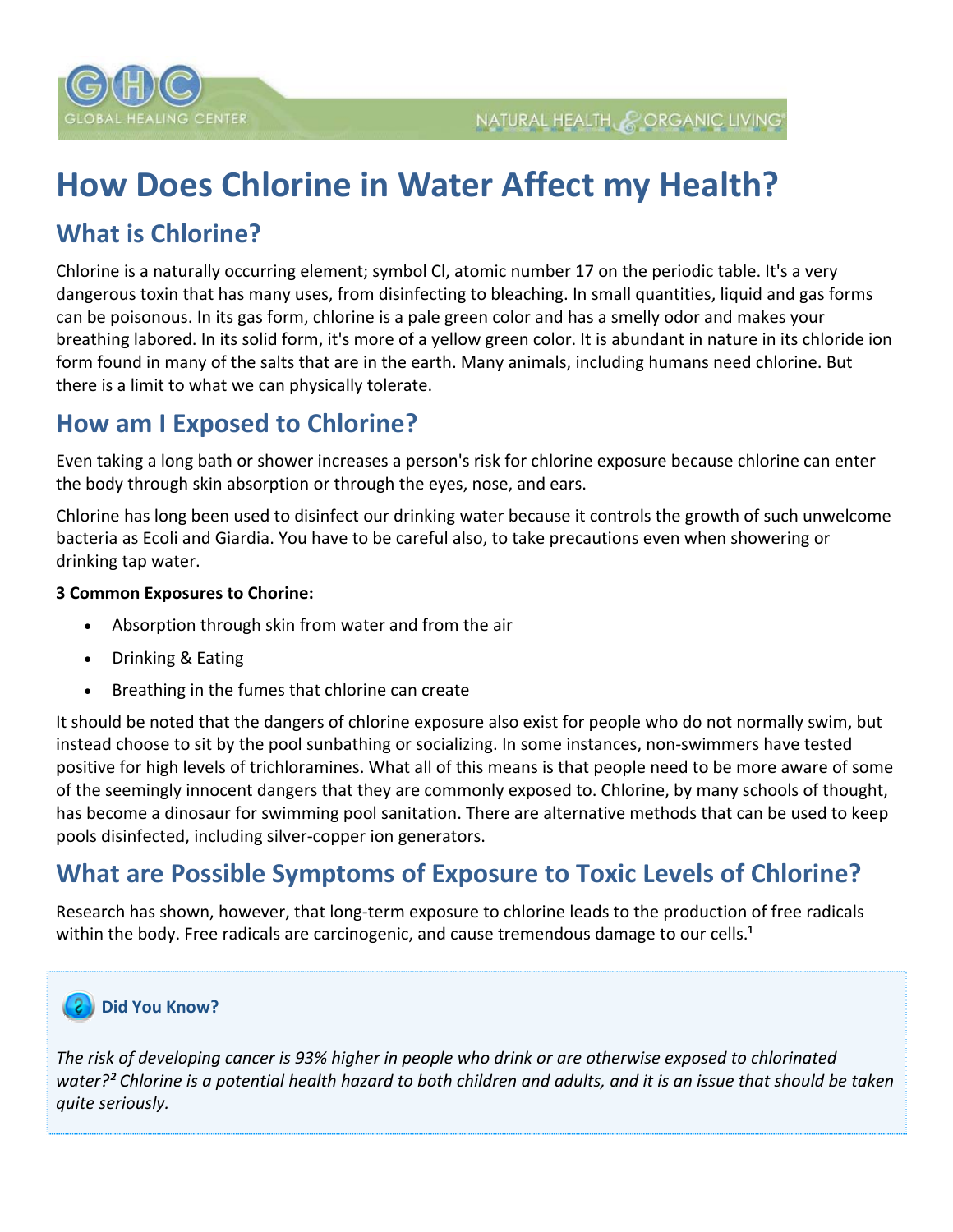According to a Belgian study that was released in 2003, certain irritants called trichloramines are released any time chlorinated water reacts with organic materials (such as sweat or urine) from people.<sup>3</sup> Trichloramines are believed to initiate a biological process that effectively destroys the cellular barriers surrounding the lungs.

Children exposed to large amounts of chlorine could potentially suffer asthmatic attacks. In one research study, rats exposed to chlorine and chloramines developed tumors in their kidneys and intestines.

Chlorine can irritate severely, even burn, skin exposed directly to it. It can irritate and burn the eyes and throat as well.

## **Chlorine, Cancer, and Heart Disease**

*"We are quite convinced, based on this study, that there is an association between cancer and chlorinated water." ‐ Medical College of Wisconsin research team*

The addition of chlorine to our drinking water began in the late 1800s and by 1904 was the standard in water treatment, and for the most part remains so today. We don't use chlorine because it's the safest or even the most effective means of disinfection, we use it because it is the cheapest. In spite of all our technological advances, we essentially still pour bleach in our water before we drink it. The long term effects of chlorinated drinking water have just recently being recognized. According to the U.S. Council Of Environmental Quality, "Cancer risk among people drinking chlorinated water is 93% higher than among those whose water does not contain chlorine."

Dr. Joseph Price wrote a highly controversial book in the late sixties titled Coronaries/Cholesterol/Chlorine and concluded that nothing can negate the incontrovertible fact, the basic cause of atherosclerosis and resulting entities such as heart attacks and stroke, is chlorine." Dr. Price later headed up a study using chickens as test subjects, where two groups of several hundred birds were observed throughout their span to maturity. One group was given water with chlorine and the other without. The group raised with chlorine, when autopsied, showed some level of heart or circulatory disease in every specimen, the group without had no incidence of disease. The group with chlorine under winter conditions, showed outward signs of poor circulation, shivering, drooped feathers and a reduced level of activity. The group without chlorine grew faster, larger and displayed vigorous health. This study was well received in the poultry industry and is still used as a reference today. As a result, most large poultry producers use dechlorinated water. It would be a common sense conclusion that if regular chlorinated tap water is not good enough for the chickens, then it probably is not good enough for us humans!

There is a lot of well founded concern about chlorine. When chlorine is added to our water, it combines with other natural compounds to form Trihalomethanes (chlorination byproducts), or THMs. These chlorine byproducts trigger the production of free radicals in the body, causing cell damage, and are highly carcinogenic. "Although concentrations of these carcinogens (THMs) are low, it is precisely these low levels that cancer scientists believe are responsible for the majority of human cancers in the United States". The Environmental Defense Fund

Simply stated chlorine is a pesticide, as defined by the U.S. EPA, whose sole purpose is to kill living organisms. When we consume water containing chlorine, it kills some part of us, destroying cells and tissue inside our body. Dr. Robert Carlson, a highly respected University of Minnesota researcher whose work is sponsored by the Federal Environmental Protection Agency, sums it up by claiming , "the chlorine problem is similar to that of air pollution", and adds that "chlorine is the greatest crippler and killer of modern times!"

Breast cancer, which now affects one in every eight women in North America, has recently been linked to the accumulation of chlorine compounds in the breast tissue. A study carried out in Hartford Connecticut, the first of its kind in North America, found that, "women with breast cancer have 50% to 60% higher levels of organochlorines (chlorination byproducts) in their breast tissue than women without breast cancer."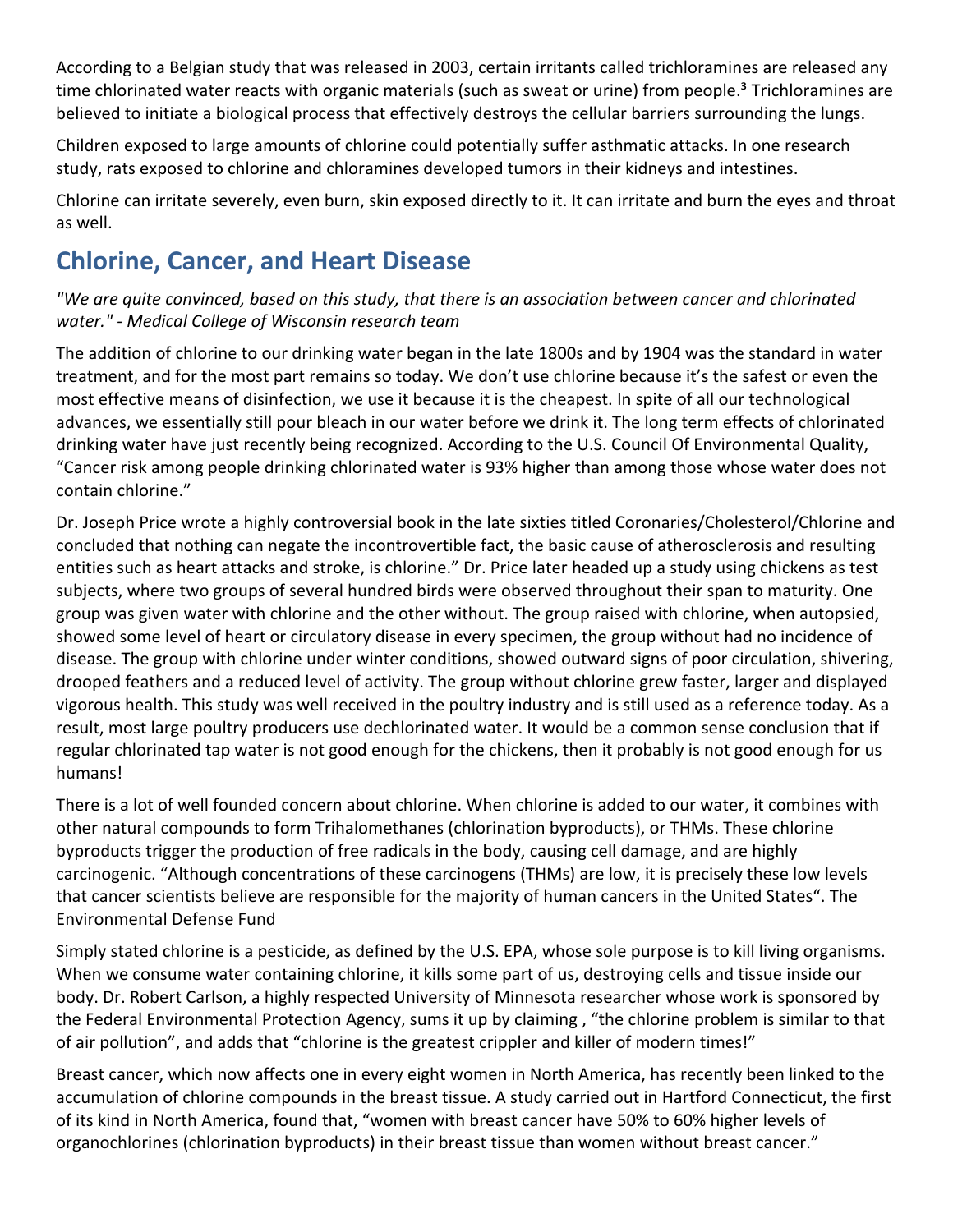One of the most shocking components to all of these studies is that up to 2/3s of our harmful exposure to chlorine is due to inhalation of steam and skin absorption while showering. A warm shower opens up the pores of the skin and allows for accelerated absorption of chlorine and other chemicals in water. The steam we inhale while showering can contain up to 50 times the level of chemicals than tap water due to the fact that chlorine and most other contaminants vaporize much faster and at a lower temperature than water. Inhalation is a much more harmful means of exposure since the chlorine gas (chloroform) we inhale goes directly into our blood stream. When we drink contaminated water the toxins are partially filtered out by our kidneys and digestive system. Chlorine vapors are known to be a strong irritant to the sensitive tissue and bronchial passages inside our lungs, it was used as a chemical weapon in World War II. The inhalation of chlorine is a suspected cause of asthma and bronchitis, especially in children… which has increased 300% in the last two decades. "Showering is suspected as the primary cause of elevated levels of chloroform in nearly every home because of chlorine in the water." Dr Lance Wallace, U.S. Environmental Protection Agency.

Chlorine in shower water also has a very negative cosmetic effect, robbing our skin and hair of moisture and elasticity, resulting in a less vibrant and youthful appearance. Anyone who has ever swam in a chlorinated pool can relate to the harsh effects that chlorine has on the skin and hair. What's surprising is that we commonly find higher levels of chlorine in our tap water than is recommended safe for swimming pools.

Aside from all the health risks related to chlorine in our water, it is the primary cause of bad taste and odor in drinking water. The objectionable taste causes many people to turn to other less healthful beverages like soft drinks, tea or other sweetened drinks. A decreased intake of water, for any reason, can only result in a lower degree of health.

The good news is that chlorine is one of the easiest substances to remove from our water. For that reason it logically should serve its purpose of keeping our water free from harmful bacteria and water borne diseases right up to the time of consumption, where it should then be removed by quality home water filtration.

No one will argue that chlorine serves an important purpose, and that the hazards of doing away with chlorine are greater than or equal to the related health risks. The simple truth is that chlorine is likely here to stay. The idea that we could do away with chlorine any time in the near future is just not realistic. It is also clear that chlorine represents a very real and serious threat to our health and should be removed in our homes, at the point of use, both from the water we drink and the water we shower in.

### **How To Eliminate Chlorine in Water**

- . First, avoid chlorine whenever possible. If you have a pool, don't put chlorine in it to kill bacteria. Use natural products whenever possible.
- Consider a water purification system for your home. It will help to eliminate toxins before the water is used to cook, clean, shower and bathe.
- . One help is to use water filters in sinks and bathtubs. Water filters are an excellent way to ensure that your family is protected against the harmful effects of chlorine exposure.
- After you are exposed to chlorine, you should cleanse your body immediately. Use organic or all-natural soaps and detergents, as these are better for your skin. There are many kinds of soaps available that are not toxic.
- Always drink purified water. Even better is oxygenated purified water which provides added oxygen to your body.